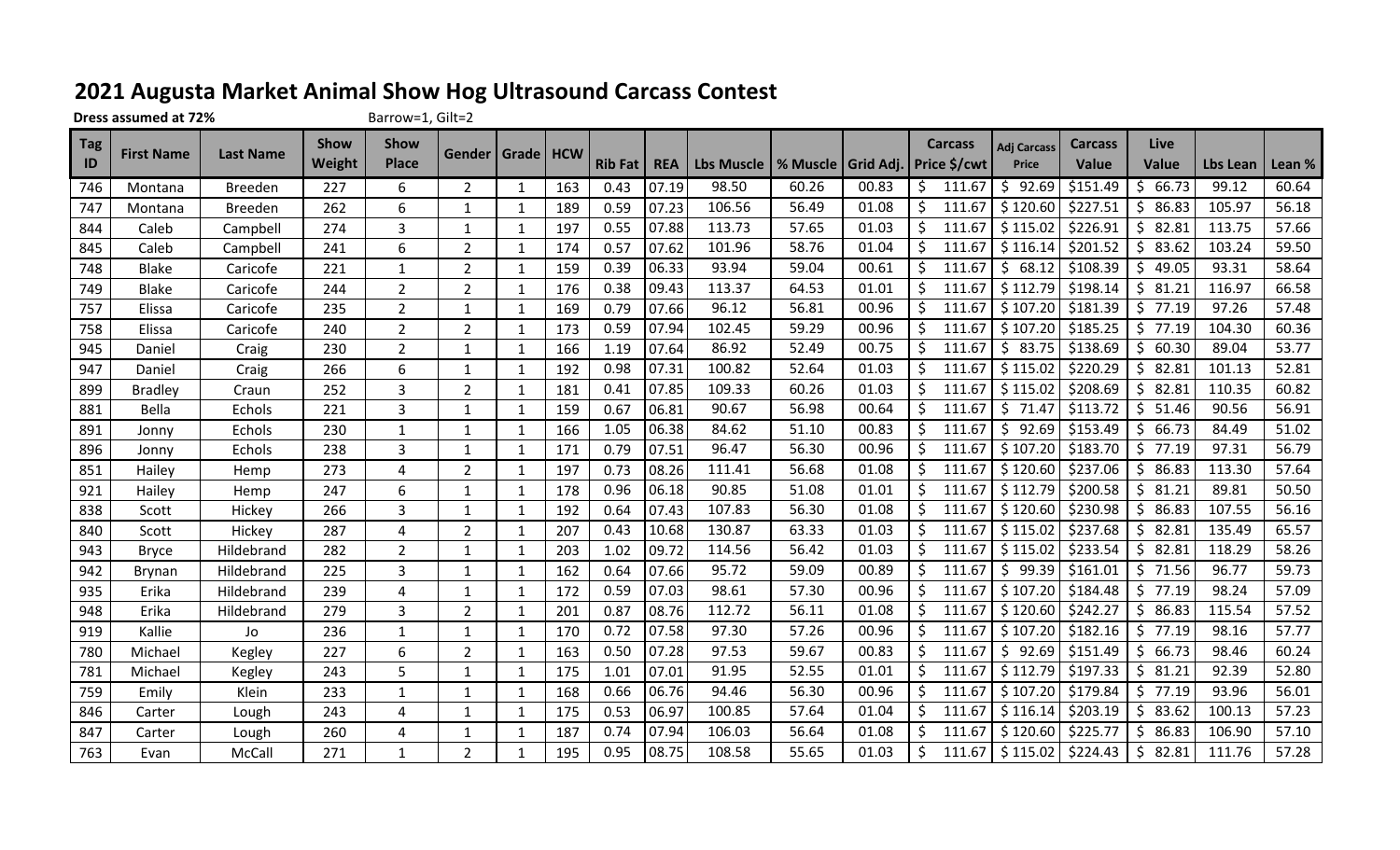| Tag |                   |                         | Show           | <b>Show</b>    |                      |              |            |                |            |                       |          |           |               | <b>Carcass</b> | <b>Carcass</b> | <b>Carcass</b> | Live                                       |          |        |
|-----|-------------------|-------------------------|----------------|----------------|----------------------|--------------|------------|----------------|------------|-----------------------|----------|-----------|---------------|----------------|----------------|----------------|--------------------------------------------|----------|--------|
| ID  | <b>First Name</b> | <b>Last Name</b>        | Weight         | <b>Place</b>   | Gender   Grade   HCW |              |            | <b>Rib Fat</b> | <b>REA</b> | Lbs Muscle   % Muscle |          | Grid Adj. |               | Price \$/cwt   | Value          | Value          | Value                                      | Lbs Lean | Lean % |
| 764 | Evan              | McCall                  | 240            | $\mathbf{1}$   | 1                    | 1            | 173        | 0.67           | 07.71      | 100.04                | 57.89    | 00.96     | S.            | 111.67         | \$107.20       | \$185.25       | $5$ 77.19                                  | 100.87   | 58.37  |
| 729 | Alec              | McLaren                 | 253            | $\overline{2}$ | 1                    | 1            | 182        | 0.67           | 07.85      | 104.76                | 57.51    | 01.08     |               | 111.67         | \$120.60       | \$219.69       | 86.83<br>\$.                               | 105.49   | 57.91  |
| 730 | Alec              | McLaren                 | 274            | $\overline{2}$ | $\mathbf{1}$         | $\mathbf{1}$ | 197        | 0.73           | 08.02      | 110.79                | 56.16    | 01.08     | \$            | 111.67         | \$120.60       | \$237.93       | 86.83<br>S.                                | 111.43   | 56.48  |
| 944 | Mason             | Miller                  | 281            | 3              | $\overline{2}$       | 1            | 202        | 0.96           | 09.80      | 115.59                | 57.13    | 01.03     | \$            | 111.67         | \$115.02       | \$232.71       | 82.81<br>\$                                | 120.18   | 59.40  |
| 946 | Mason             | Miller                  | 267            | $\overline{2}$ | $\overline{2}$       | $\mathbf{1}$ | 192        | 0.69           | 08.10      | 109.71                | 57.07    | 01.08     | S.            | 111.67         | \$120.60       | \$231.85       | \$86.83                                    | 111.38   | 57.94  |
| 842 | <b>Bryce</b>      | Mitchell                | 270            | 5              | $\overline{2}$       | $\mathbf{1}$ | 194        | 0.49           | 09.10      | 118.25                | 60.83    | 01.08     |               | 111.67         | \$120.60       | \$234.45       | 86.83<br>\$.                               | 120.96   | 62.22  |
| 843 | <b>Bryce</b>      | Mitchell                | 257            | 5              | $\overline{2}$       | $\mathbf{1}$ | 185        | 0.33           | 07.77      | 112.07                | 60.57    | 01.03     |               | 111.67         | \$115.02       | \$212.83       | \$82.81                                    | 112.66   | 60.88  |
| 928 | Landon            | Morris                  | 237            | 5              | $\overline{2}$       | $\mathbf{1}$ | 171        | 0.43           | 06.96      | 100.75                | 59.04    | 00.91     |               | 111.67         | \$101.62       | \$173.40       | 73.17<br>\$                                | 100.79   | 59.06  |
| 929 | Landon            | Morris                  | 243            | 3              | $\mathbf{1}$         | $\mathbf{1}$ | 175        | 0.84           | 08.21      | 99.72                 | 56.99    | 01.04     |               | 111.67         | \$116.14       | \$203.19       | \$83.62                                    | 101.64   | 58.09  |
| 884 | Cameron           | Moyer                   | 230            | $\overline{2}$ | $\overline{2}$       | 1            | 166        | 0.66           | 07.31      | 95.53                 | 57.68    | 00.96     |               | 111.67         | \$107.20       | \$177.53       | \$77.19                                    | 96.79    | 58.45  |
| 777 | Alexis            | Myrtle                  | 234            | 6              | $\overline{2}$       | $\mathbf{1}$ | 168        | 0.32           | 07.15      | 102.52                | 60.85    | 00.91     | \$            | 111.67         | \$101.62       | \$171.21       | \$73.17                                    | 102.68   | 60.94  |
| 778 | Alexis            | Myrtle                  | 239            | 5              | $\mathbf{1}$         | $\mathbf{1}$ | 172        | 0.77           | 06.62      | 93.74                 | 54.48    | 00.96     | <sup>\$</sup> | 111.67         | \$107.20       | \$184.48       | \$77.19                                    | 93.13    | 54.12  |
| 920 | Sadie             | Poole                   | 267            | 5              | $\mathbf{1}$         | $\mathbf{1}$ | 192        | 0.99           | 07.62      | 102.29                | 53.21    | 01.03     | Ś.            | 111.67         | \$115.02       | \$221.11       | \$82.81                                    | 103.06   | 53.61  |
| 841 | Morgan            | Robinson                | 277            | 4              | $\overline{2}$       | $\mathbf{1}$ | 199        | 0.37           | 07.63      | 116.97                | 58.65    | 01.03     |               | 111.67         | \$115.02       | \$229.40       | \$82.81                                    | 116.96   | 58.65  |
| 744 | Codie             | Ross                    | 224            | 5              | $\overline{2}$       | $\mathbf{1}$ | 161        | 0.55           | 07.79      | 97.65                 | 60.54    | 00.83     |               | 111.67         | 92.69<br>\$    | \$149.48       | 66.73<br>\$                                | 99.54    | 61.72  |
| 742 | Hunter            | Ross                    | 222            | 5              | $\mathbf{1}$         | $\mathbf{1}$ | 160        | 0.70           | 07.66      | 93.65                 | 58.59    | 00.89     | S             | 111.67         | 99.39<br>\$    | \$158.86       | 71.56<br>\$.                               | 94.90    | 59.37  |
| 745 | Tucker            | Ross                    | 222            | 4              | $\mathbf{1}$         | $\mathbf{1}$ | 160        | 0.57           | 06.71      | 92.43                 | 57.83    | 00.89     |               | 111.67         | 99.39<br>\$    | \$158.86       | 71.56<br>\$                                | 91.91    | 57.50  |
| 882 | Sadie             | Talley                  | 241            | $\mathbf{1}$   | $\mathbf{1}$         | $\mathbf{1}$ | 174        | 0.83           | 08.28      | 99.57                 | 57.38    | 01.04     |               | 111.67         | \$116.14       | \$201.52       | \$83.62                                    | 101.62   | 58.56  |
| 887 | Tucker            | Talley                  | 230            | 4              | $\mathbf{1}$         | $\mathbf{1}$ | 166        | 0.61           | 08.38      | 100.60                | 60.75    | 00.96     |               | 111.67         | \$107.20       | \$177.53       | \$77.19                                    | 102.58   | 61.95  |
| 938 | Dylan             | Thornton                | 280            | $\overline{2}$ | $\overline{2}$       | $\mathbf{1}$ | 202        | 0.59           | 07.47      | 113.20                | 56.15    | 01.08     | \$            | 111.67         | \$120.60       | \$243.14       | \$86.83                                    | 113.37   | 56.24  |
| 939 | Dylan             | Thornton                | 239            | $\overline{2}$ | $\overline{2}$       | 1            | 172        | 0.53           | 08.58      | 105.85                | 61.51    | 00.96     |               | 111.67         | \$107.20       | \$184.48       | \$77.19                                    | 108.56   | 63.09  |
| 877 | Tyler             | Wetzel                  | 235            | 3              | $\mathbf{1}$         | $\mathbf{1}$ | 169        | 0.73           | 07.35      | 95.90                 | 56.68    | 00.96     |               | 111.67         | \$107.20       | \$181.39       | \$77.19                                    | 96.44    | 57.00  |
| 879 | Tyler             | Wetzel                  | 222            | 6              | $\overline{2}$       | 1            | 160        | 0.46           | 08.13      | 100.00                | 62.56    | 00.83     |               | 111.67         | \$92.69        | \$148.15       | \$66.73                                    | 102.26   | 63.98  |
| 849 | Madison           | Wheeler                 | 265            | 4              | $\mathbf{1}$         | $\mathbf{1}$ | 191        | 0.57           | 08.10      | 111.33                | 58.35    | 01.08     |               | 111.67         | \$120.60       | \$230.11       | \$86.83                                    | 111.94   | 58.67  |
| 936 | Branson           | Wilhoit                 | 237            | 6              | $\overline{2}$       | $\mathbf{1}$ | 171        | 0.46           | 07.54      | 102.41                | 60.01    | 00.91     |               | 111.67         | \$101.62       | \$173.40       | \$73.17                                    | 103.41   | 60.60  |
|     |                   |                         | 54 Show Weight |                |                      |              | <b>HCW</b> | Rib Fat        | <b>REA</b> | Lbs Muscle            | % Muscle | Grid Adj. |               |                |                |                | Price \$/cw Carcass Va Live Value Lbs Lean |          | Lean % |
|     |                   | 2021 Averages (54 hogs) | 248            |                |                      |              | 178        | 0.66           | 07.75      | 102.78                | 57.65    | 00.97     |               |                | \$108.44       | $$194.68$ \$   | 78.08                                      | 103.85   | 58.24  |
|     |                   | 2019 Averages (94 Hogs) | 260            |                |                      |              | 187        | 0.73           | 8.29       | 107.44                | 57.46    | 1.03      |               |                | \$<br>81.75    | \$152.86       | 58.86<br>-\$                               | 109.2    |        |
|     |                   | 2018 Averages (66 Hogs) | 256            |                |                      |              | 184        | 0.65           | 8.89       | 110.00                | 59.77    | 1.01      |               |                | \$<br>58.91    | \$59.71        | \$110.78                                   | 42.99    |        |
|     |                   | 2017 Averages (79 Hogs) | 256            |                |                      |              | 185        | 0.61           | 8.35       | 108.81                | 59.00    | 1.03      |               |                | \$<br>69.12    | \$128.57       | 49.7671                                    | 112.86   |        |
|     |                   | 2016 Averages (97 hogs) | 262            |                |                      |              | 189        | 0.61           | 8.74       | 112.36                | 59.44    | 1.08      |               |                | \$138.61       | \$143.16       | \$54.23                                    | 114.45   |        |